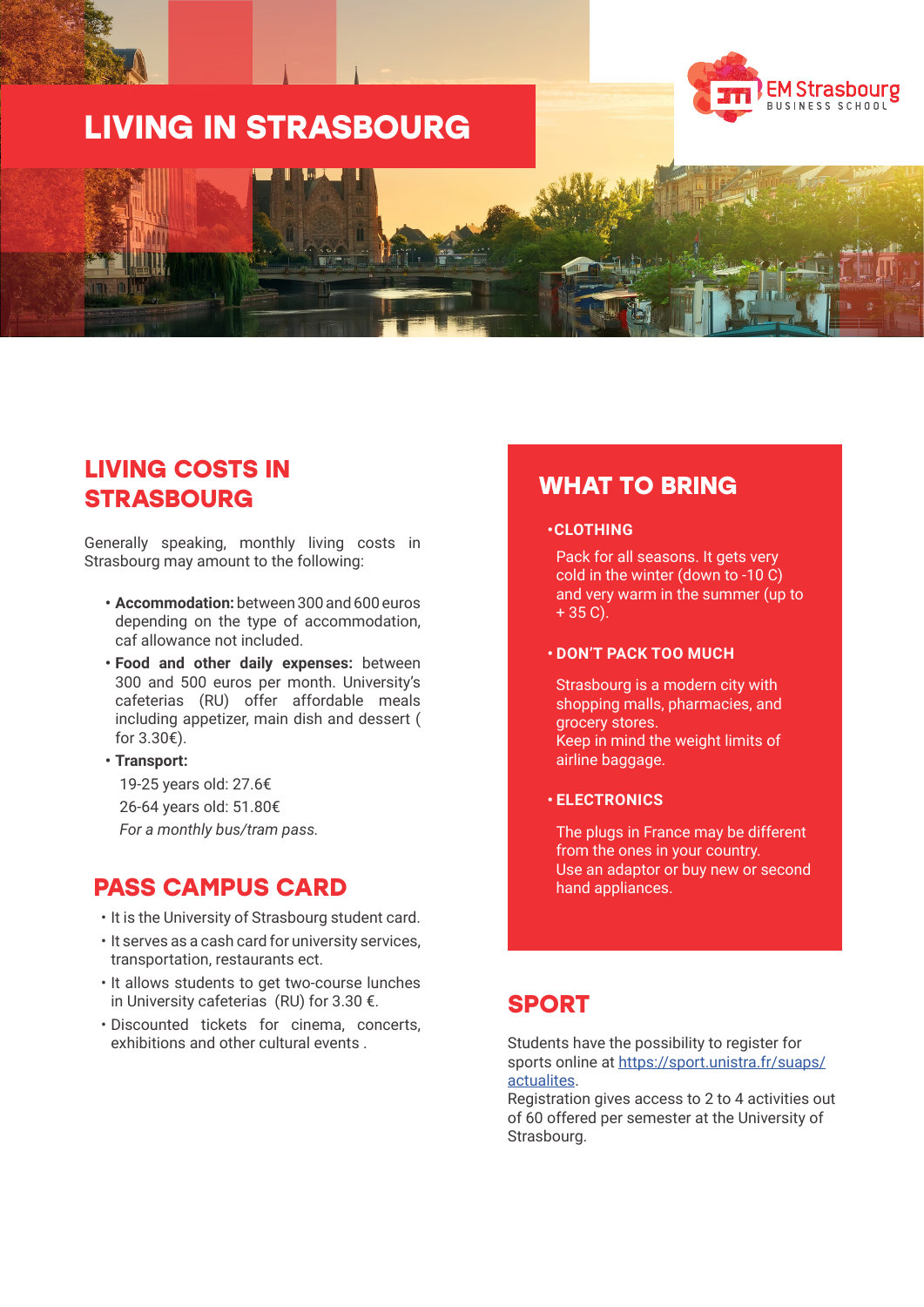### **FRENCH NATIONAL HOLIDAYS**

| <b>January 1st</b>         | New Year                                                                                                      |
|----------------------------|---------------------------------------------------------------------------------------------------------------|
| May 1 <sup>st</sup>        | Labour Day                                                                                                    |
| May 8 <sup>th</sup>        | Armistice of WWII                                                                                             |
| <b>Spring</b><br>July 14th | Pentecost Monday<br><b>Good Friday Easter</b><br>Easter Monday<br><b>Ascension Day</b><br><b>Bastille Day</b> |
| August 15th                | Assumption                                                                                                    |
| November 1 <sup>st</sup>   | All Saints Day                                                                                                |
| November 11 <sup>th</sup>  | Armistice of WWI                                                                                              |
| December 25 <sup>th</sup>  | Christmas                                                                                                     |
| December 26 <sup>th</sup>  | St. Stephen's Day                                                                                             |

### **OPENING HOURS IN FRANCE**

In France, a few public services, shops and other services are open without interruption from 8:00 am to 7:00 pm. Administrative offices usually open from 8:00 am to 5:00 pm.

Most shops, banks and public services will close for one or two hours during lunchtime (between 12:00 pm and 2:00 pm). Banks, public services and most stores are closed on Sundays.

In France, the 24 hour system is used to tell time. In the morning it goes from 00h00 (12:00 am) to 12h (12:00 pm).

In the afternoon it goes from 13h (1:00 pm) to 24h (12:00 am).

# **SPECIAL DIETARY REQUIREMENTS**

Here are two non exhaustive lists of supermarkets where students can find suitable food for special dietary needs.

### **Ethnic Food**

- Halal Food: Pro Inter 105 Rue de la Plaine des Bouchers 67100 Strasbourg Monday - Sunday, 8 am to 8 pm.
- Kosher Food: FB Espace Casher 2 Avenue de la Forêt-Noire 67000 Strasbourg Monday - Friday, Sunday, 8 am to 9 pm.
- African Food: Espace Boniface 28 rue de la course, 67000 Strasbourg
- Asian Food: Paris Store 27 Rue du Faubourg de Saverne, 67000 Strasbourg Monday - Saturday, 10 am to 7 pm

### **Organic, Vegan, Vegetarian and Gluten Free**

- Naturalia 37 bld de la Victoire 67000 STRASBOURG. 3 rue d'Austerlitz 67000 Strasbourg Monday - Saturday, 9 am to 8 pm.
- Biocoop 6 rue de Sebastopol 67000 Strasbourg
- 6 rue de la 1ère armée
- 67000 Strasbourg Monday - Friday, 10 am to 8 pm.
- Saturday, 10 am to 7 pm
- • Auchan Supermarché 8 rue de Leicester 67000 Strasbourg Monday - Saturday, 8 am to 8:30 pm.